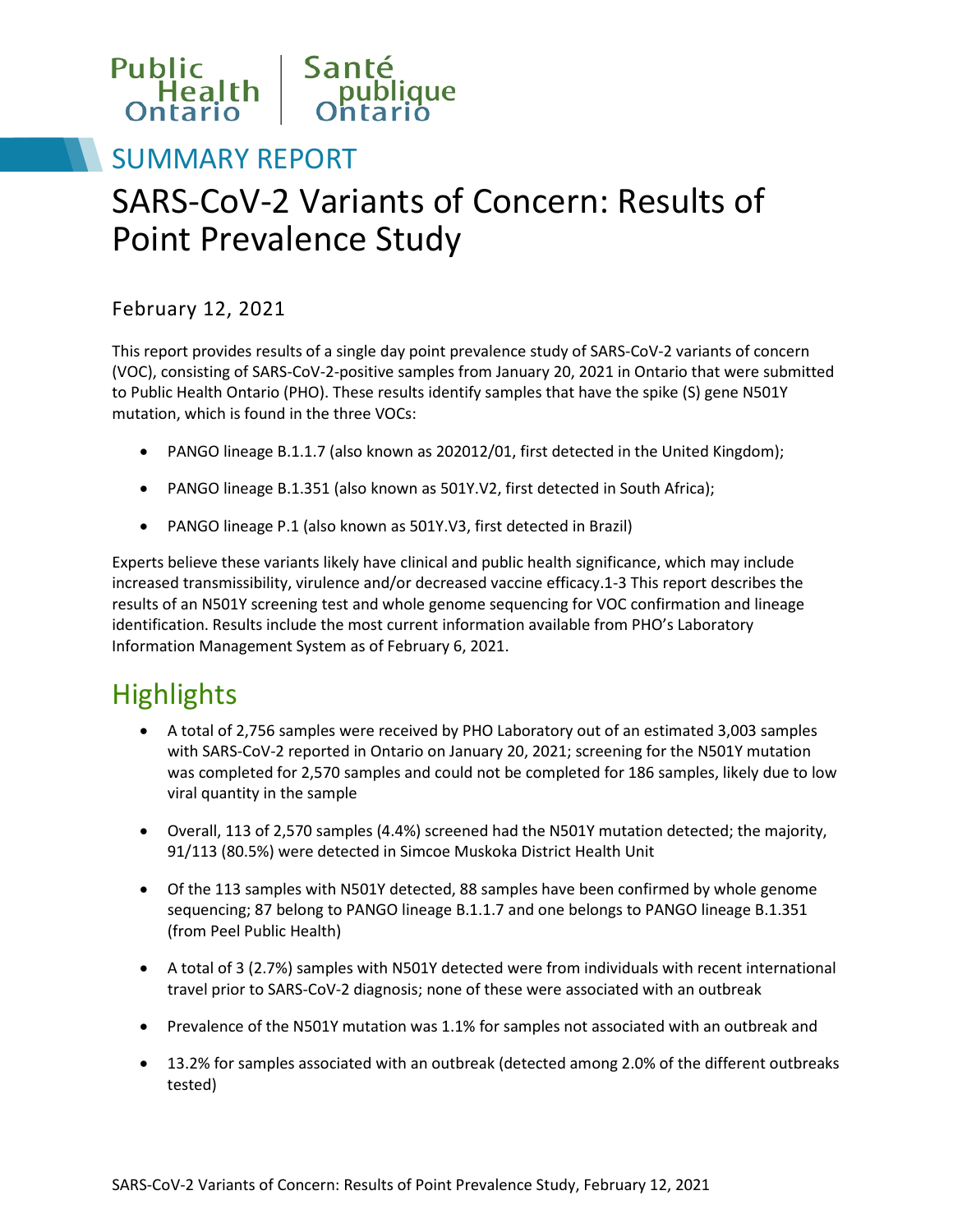- Prevalence was higher in females for samples associated with an outbreak, and similar for males and females for samples not associated with an outbreak
- Prevalence was higher in older age groups (> 60 years old) for samples associated with an outbreak, and similar across age groups for samples not associated with an outbreak
- The N501Y mutation was detected in samples associated with six outbreaks; three outbreaks in Simcoe Muskoka District Health Unit, two in Peel Public Health, and one in Toronto Public Health
- For samples not associated with an outbreak, the N501Y mutation was detected in samples from Toronto Public Health (n=7), Peel Public Health (n=5), York Region Public Health (n=3), Simcoe Muskoka District Health Unit (n=3), Durham Region Health Department (n=2) and Region of Waterloo Public Health and Emergency Services (n=1)

## **Methods**

PHO requested all samples reported on January 20, 2021 as positive for SARS-CoV-2 across the Ontario Provincial COVID-19 Diagnostic Network be sent to PHO Laboratory for VOC screening. For each sample the genetic material of the virus (RNA) was extracted. Next, a single nucleotide polymorphism (SNP) real-time reverse transcription polymerase chain reaction (rRT-PCR) assay, developed by researchers at PHO Laboratory, was used for specific detection of the N501Y mutation.

Samples for which the N501Y mutation was detected were whole genome sequenced or are currently in the process of being sequenced to confirm the N501Y mutation, determine PANGO lineage and investigate other possible mutations of interest.

# Prevalence of N501Y mutation by outbreak status, age, gender and public health unit

| Table 1. Number and proportion of SARS-CoV-2 positive samples with the spike (S) gene |
|---------------------------------------------------------------------------------------|
| N501Y mutation by outbreak status, January 20, 2021                                   |

|              | <b>Detected</b> | Not detected  | <b>Total</b> |
|--------------|-----------------|---------------|--------------|
| Outbreak     | 92 (13.2%)      | 606 (86.8%)   | 698          |
| Non-outbreak | $21(1.1\%)$     | 1,851 (98.9%) | 1,872        |
| Total        | 113 (4.4%)      | 2,457 (95.6%) | 2,570        |

**Note**: Excludes samples where the N501Y screen test could not be completed, likely due to low viral quantity in the sample (n=186). There were six outbreaks with N501Y mutation detected. In total, 300 different outbreaks had samples submitted for screening. Laboratory records for 47 samples were unable to be matched to confirmed cases in CCM, none of these had N501Y mutation detected. These were included as non-outbreak samples. As a result, the number tested may be an underestimate for outbreaks, and an overestimate for non-outbreaks.

SARS-CoV-2 Variants of Concern: Results of Point Prevalence Study, February 12, 2021 2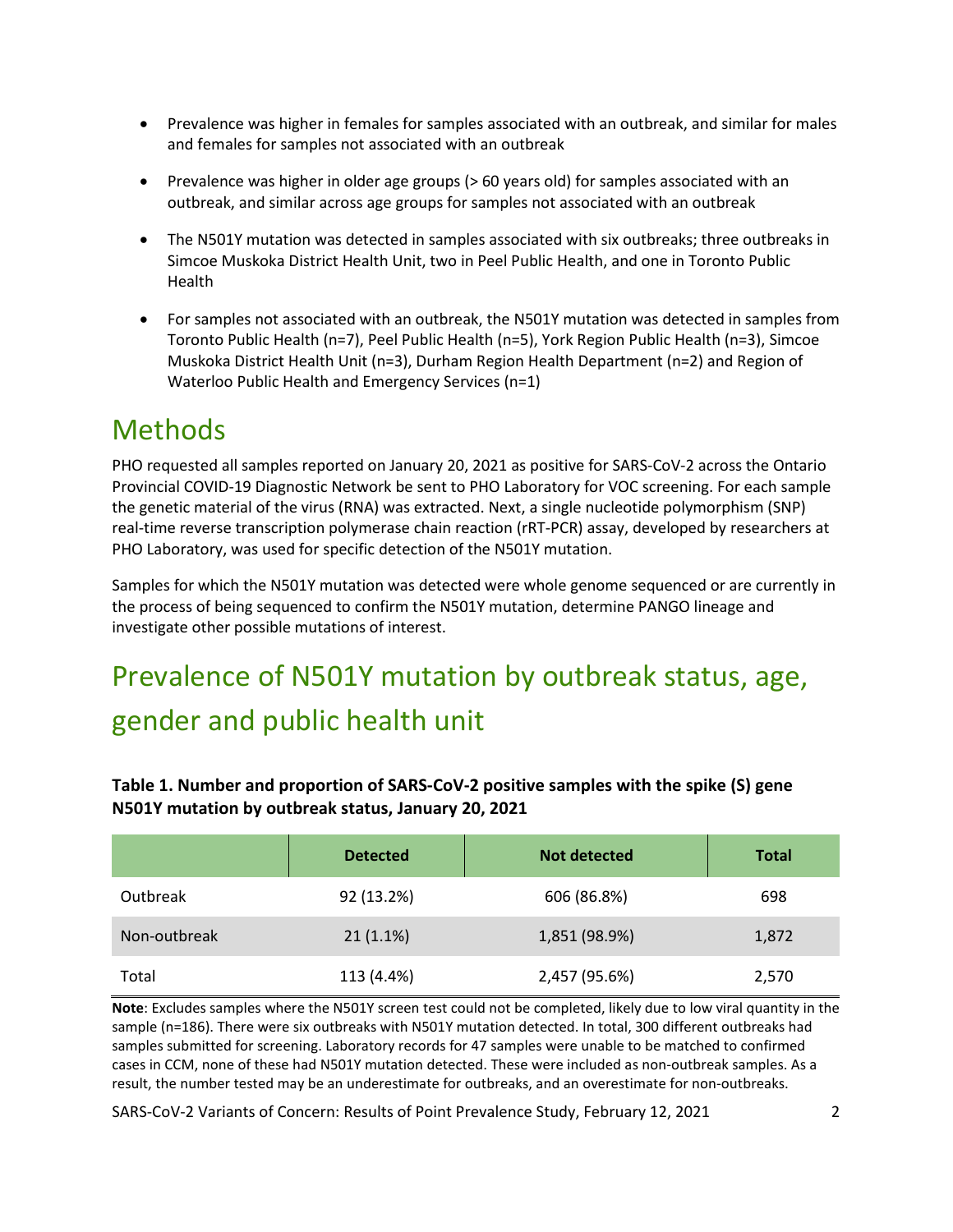Information on how samples are identified as outbreak associated is available in the technical notes. **Data source:** PHO Laboratory Information System and CCM

#### **Table 2. Proportion (%) of SARS-CoV-2 positive samples with the spike (S) gene N501Y mutation (detected/tested) by gender and outbreak status, January 20, 2021**

| Gender  | <b>Outbreak</b> | <b>Non-outbreak</b> | Total              |
|---------|-----------------|---------------------|--------------------|
| Male    | 8.7% (27/310)   | 1.1% (11/958)       | $3.0\%$ (38/1,268) |
| Female  | 18.2% (65/357)  | $1.2\%$ (10/853)    | $6.2\%$ (75/1,210) |
| Unknown | $0.0\% (0/31)$  | $0.0\%$ (0/61)      | $0.0\%$ (0/92)     |

**Note**: Excludes samples where the N501Y screen test could not be completed, likely due to low viral quantity in the sample (n=186). Not all samples have gender reported. These samples have been included as unknown. Laboratory records for 47 samples were unable to be matched to confirmed cases in CCM, none of these had N501Y mutation detected. These were included as non-outbreak samples. As a result, the number tested may be an underestimate for outbreaks, and an overestimate for non-outbreaks. Information on how samples are identified as outbreak associated is available in the technical notes.

**Data source:** PHO Laboratory Information System and CCM

| Age group[         | <b>Outbreak</b> | Non-outbreak    | <b>Total</b>     |
|--------------------|-----------------|-----------------|------------------|
| Ages: 19 and under | $7.1\% (2/28)$  | 1.9% (5/259)    | $2.4\%$ (7/287)  |
| Ages: 20-39        | 7.2% (14/194)   | $0.7\%$ (5/680) | $2.2\%$ (19/874) |
| Ages: 40-59        | 5.5% (10/183)   | 1.6%(9/560)     | 2.6% (19/743)    |
| Ages: 60-79        | 20.5% (27/132)  | $0.7\%$ (2/305) | $6.6\%$ (29/437) |
| Ages: 80 and over  | 24.2% (39/161)  | $0.0\%$ (0/47)  | 18.8% (39/208)   |
| Unknown Age        | $0.0\%$ (0/0)   | $0.0\% (0/21)$  | $0.0\%$ (0/21)   |

#### **Table 3. Proportion (%) of SARS-CoV-2 positive samples with the spike (S) gene N501Y mutation (detected/tested) by age group and outbreak status, January 20, 2021**

**Note**: Excludes samples where the N501Y screen test could not be completed, likely due to low viral quantity in the sample (n=186). Not all samples have an age reported. These samples have been included as unknown. Laboratory records for 47 samples were unable to be matched to confirmed cases in CCM, none of these had N501Y mutation detected. These were included as non-outbreak samples. As a result, the number tested may be an underestimate for outbreaks, and an overestimate for non-outbreaks. Information on how samples are identified as outbreak associated is available in the technical notes.

**Data source:** PHO Laboratory Information System and CCM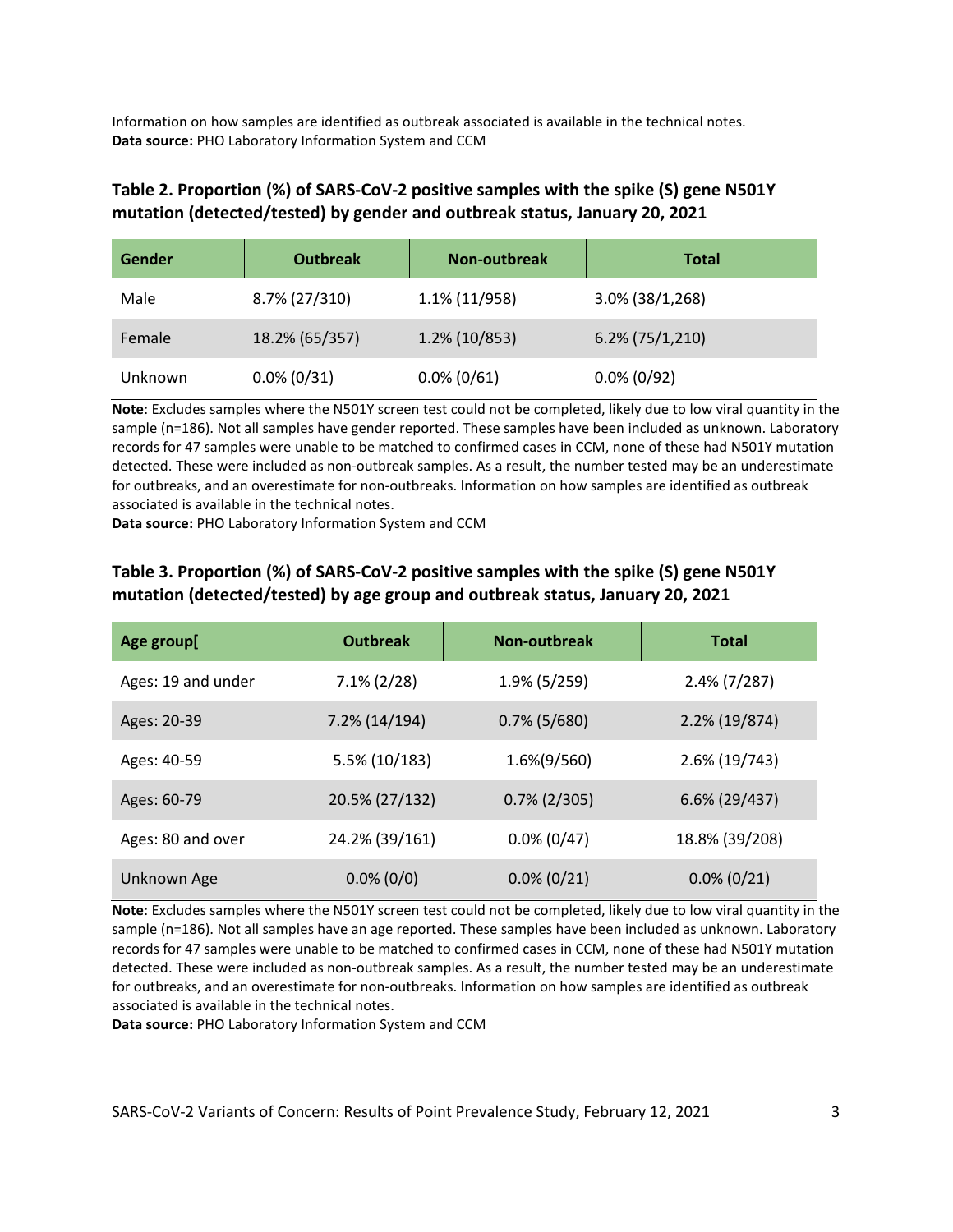**Table 4. Proportion (%) of SARS-CoV-2 positive samples with the spike (S) gene N501Y mutation (detected/tested) by public health unit and outbreak status, January 20, 2021**

| <b>Public Health Unit</b>                                       | <b>Outbreak</b> | <b>Non-outbreak</b> | <b>Total</b>    |
|-----------------------------------------------------------------|-----------------|---------------------|-----------------|
| Algoma Public Health                                            | $0.0\%$ (0/1)   | $0.0\% (0/3)$       | $0.0\% (0/4)$   |
| <b>Brant County Health Unit</b>                                 | $0.0\%$ (0/0)   | $0.0\% (0/12)$      | $0.0\% (0/12)$  |
| Chatham-Kent Public Health                                      | $0.0\% (0/1)$   | $0.0\%$ (0/4)       | $0.0\% (0/5)$   |
| City of Hamilton Public Health<br><b>Services</b>               | $0.0\%$ (0/28)  | $0.0\% (0/7)$       | $0.0\%$ (0/35)  |
| Durham Region Health Department                                 | $0.0\% (0/17)$  | $2.6\% (2/76)$      | $2.2\%$ (2/93)  |
| Eastern Ontario Health Unit                                     | $0.0\% (0/3)$   | $0.0\% (0/14)$      | $0.0\% (0/17)$  |
| Grey Bruce Health Unit                                          | $0.0\% (0/2)$   | $0.0\% (0/2)$       | $0.0\% (0/4)$   |
| Haldimand-Norfolk Health Unit                                   | $0.0\%$ (0/0)   | $0.0\% (0/5)$       | $0.0\%$ (0/5)   |
| Haliburton, Kawartha, Pine Ridge<br><b>District Health Unit</b> | $0.0\% (0/12)$  | $0.0\% (0/10)$      | $0.0\% (0/22)$  |
| Halton Region Public Health                                     | $0.0\% (0/16)$  | $0.0\%$ (0/43)      | $0.0\%$ (0/59)  |
| Hastings Prince Edward Public Health                            | $0.0\%$ (0/0)   | $0.0\% (0/2)$       | $0.0\% (0/2)$   |
| Huron Perth Public Health                                       | $0.0\%$ (0/6)   | $0.0\% (0/15)$      | $0.0\% (0/21)$  |
| Kingston, Frontenac and Lennox &<br>Addington Public Health     | $0.0\%$ (0/0)   | $0.0\% (0/5)$       | $0.0\% (0/5)$   |
| Lambton Public Health                                           | $0.0\% (0/4)$   | $0.0\% (0/21)$      | $0.0\% (0/25)$  |
| Leeds, Grenville & Lanark District<br><b>Health Unit</b>        | $0.0\% (0/1)$   | $0.0\% (0/4)$       | $0.0\%$ (0/5)   |
| Middlesex-London Health Unit                                    | $0.0\% (0/13)$  | $0.0\% (0/39)$      | $0.0\% (0/52)$  |
| Niagara Region Public Health                                    | $0.0\%$ (0/46)  | $0.0\% (0/57)$      | $0.0\%$ (0/103) |
| North Bay Parry Sound District<br><b>Health Unit</b>            | $0.0\% (0/1)$   | $0.0\%$ (0/0)       | $0.0\% (0/1)$   |
| Northwestern Health Unit                                        | $0.0\%$ (0/0)   | $0.0\%$ (0/0)       | $0.0\%$ (0/0)   |

SARS-CoV-2 Variants of Concern: Results of Point Prevalence Study, February 12, 2021 4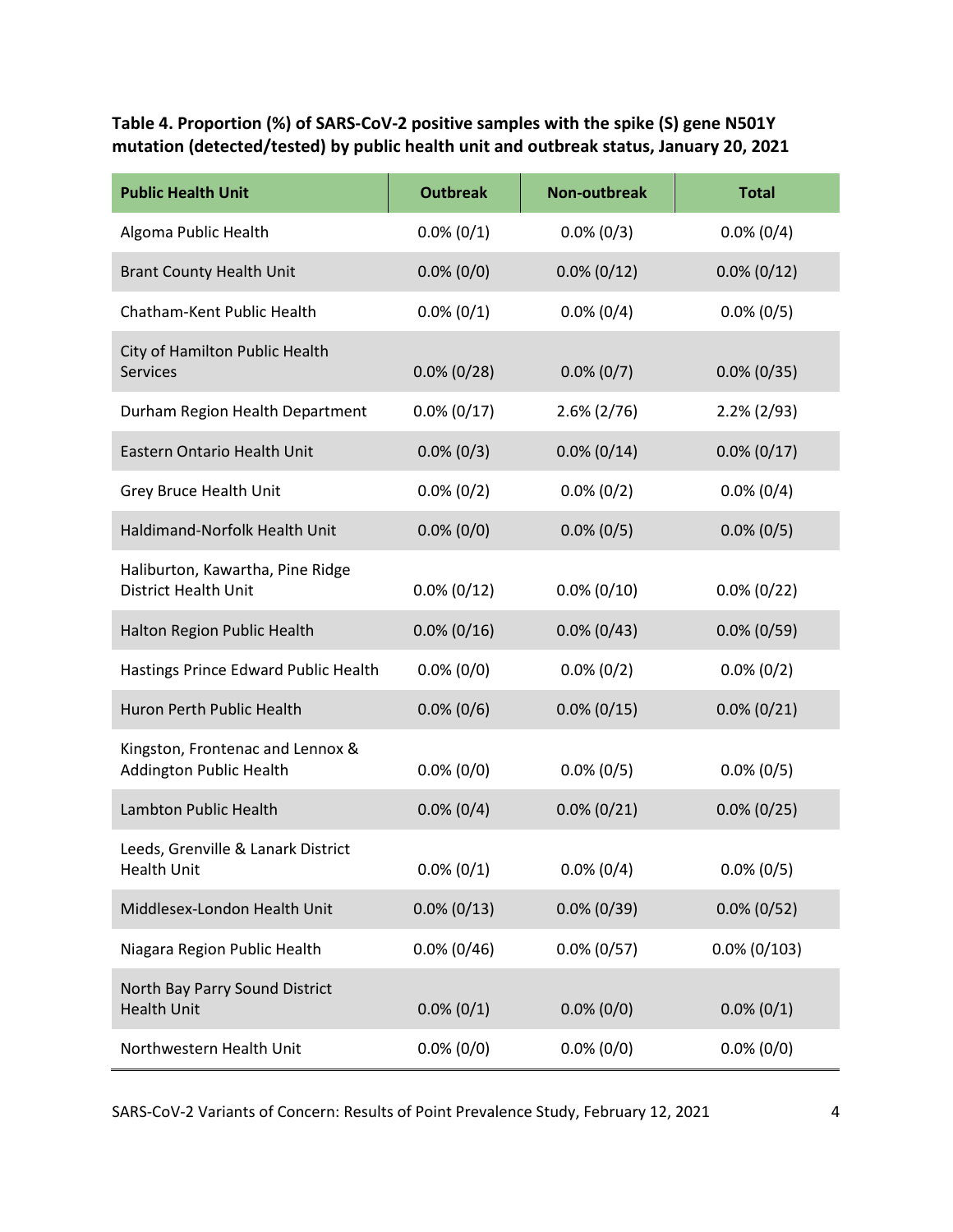| <b>Public Health Unit</b>                                  | <b>Outbreak</b> | <b>Non-outbreak</b> | <b>Total</b>    |
|------------------------------------------------------------|-----------------|---------------------|-----------------|
| <b>Ottawa Public Health</b>                                | $0.0\%$ (0/5)   | $0.0\%$ (0/47)      | $0.0\% (0/52)$  |
| <b>Peel Public Health</b>                                  | $1.9\%$ (2/103) | $1.2\%$ (5/427)     | 1.3% (7/530)    |
| Peterborough Public Health                                 | $0.0\% (0/2)$   | $0.0\% (0/7)$       | $0.0\% (0/9)$   |
| Porcupine Health Unit                                      | $0.0\%$ (0/0)   | $0.0\%$ (0/0)       | $0.0\%$ (0/0)   |
| Public Health Sudbury & Districts                          | $0.0\%$ (0/6)   | $0.0\%$ (0/7)       | $0.0\% (0/13)$  |
| Region of Waterloo Public Health<br>and Emergency Services | $0.0\%$ (0/40)  | $1.6\%$ (1/64)      | $1.0\%$ (1/104) |
| Renfrew County and District Health<br>Unit                 | $0.0\%$ (0/0)   | $0.0\%$ (0/0)       | $0.0\%$ (0/0)   |
| Simcoe Muskoka District Health Unit                        | 73.9% (88/119)  | 12.0% (3/25)        | 63.2% (91/144)  |
| Southwestern Public Health                                 | $0.0\% (0/3)$   | $0.0\%$ (0/9)       | $0.0\% (0/12)$  |
| Thunder Bay District Health Unit                           | $0.0\%$ (0/50)  | $0.0\% (0/3)$       | $0.0\%$ (0/53)  |
| Timiskaming Health Unit                                    | $0.0\%$ (0/0)   | $0.0\%$ (0/0)       | $0.0\%$ (0/0)   |
| <b>Toronto Public Health</b>                               | $1.8\%$ (2/109) | $1.2\%$ (7/572)     | 1.3% (9/681)    |
| Wellington-Dufferin-Guelph Public<br>Health                | $0.0\% (0/21)$  | $0.0\% (0/27)$      | $0.0\%$ (0/48)  |
| Windsor-Essex County Health Unit                           | $0.0\% (0/34)$  | $0.0\%$ (0/111)     | $0.0\%$ (0/145) |
| York Region Public Health                                  | $0.0\%$ (0/55)  | $1.4\%$ (3/207)     | $1.1\%$ (3/262) |
| Unknown                                                    | $0.0\%$ (0/0)   | $0.0\% (0/47)$      | $0.0\%$ (0/47)  |

**Note**: Excludes samples where the N501Y screen test could not be completed, likely due to low viral quantity in the sample (n=186). PHO has not received all samples reported on January 20, 2021. As such, some public health units may have a small proportion of SARS-CoV-2 positive samples screened for the N501Y mutation at the time of this report. Laboratory records for 47 samples were unable to be matched to confirmed cases in CCM, none of these had N501Y mutation detected. These were included as non-outbreak samples. As a result, the number tested may be an underestimate for outbreaks, and an overestimate for non-outbreaks. Information on how samples are identified as outbreak associated is available in the technical notes. **Data source:** PHO Laboratory Information System and CCM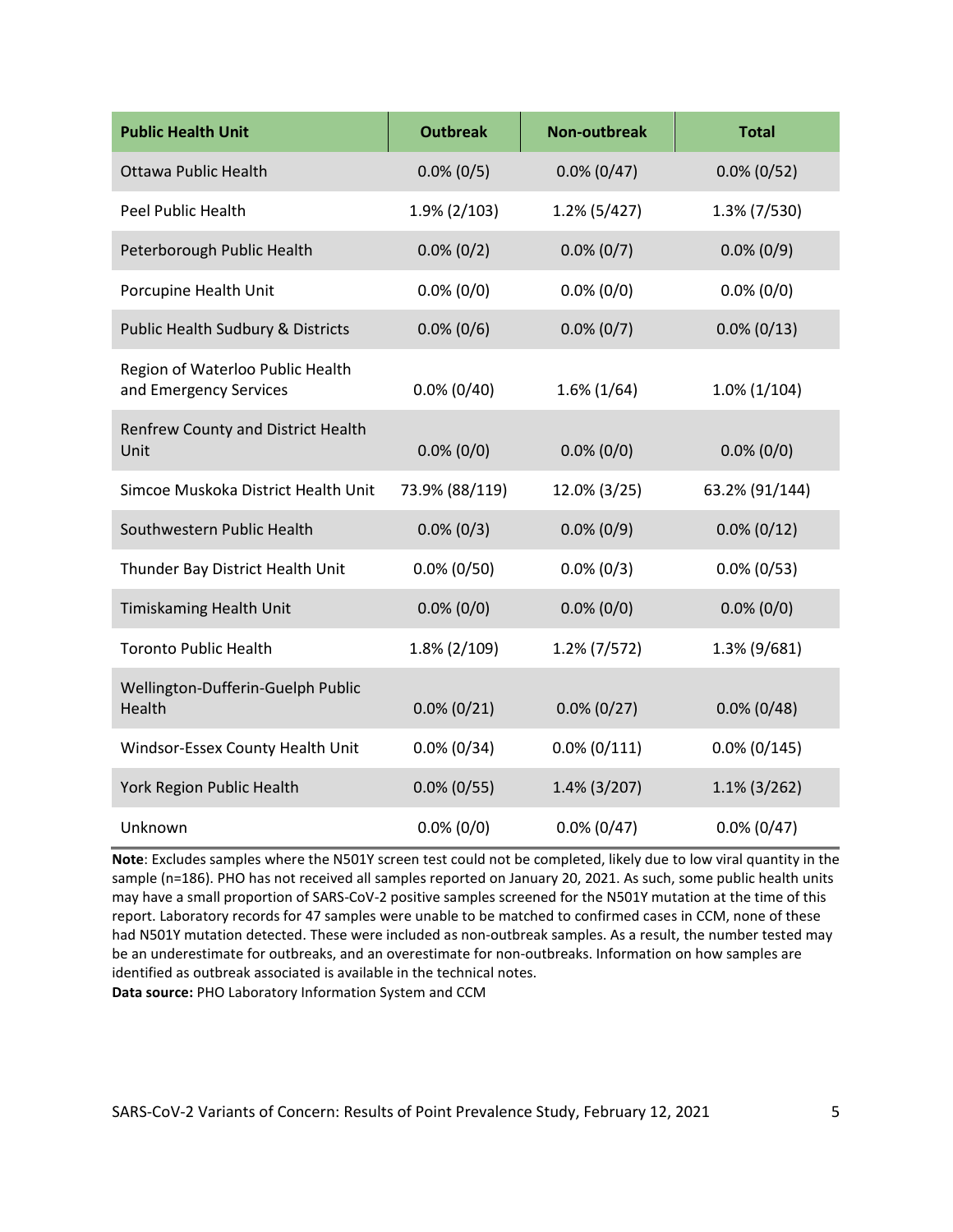## Confirmatory Results by Whole Genome Sequencing

**Table 5. Number and proportion of samples with N501Y mutation detected confirmed by whole genome sequencing (PANGO lineage), January 20, 2021**

| <b>Lineage</b>                                       | Number (%)   |
|------------------------------------------------------|--------------|
| B.1.1.7 (first detected in the United Kingdom)       | 87 (77.0%)   |
| B.1.351 (first detected in South Africa)             | $1(0.9\%)$   |
| Confirmation pending                                 | 22 (19.4%)   |
| Unable to confirm – likely due to low viral quantity | 3(2.7%)      |
| Total                                                | 113 (100.0%) |

**Note**: The sample confirmed as B.1.351 was from an individual residing in Peel Public Health. **Data source:** PHO SARS-CoV-2 whole genome sequencing database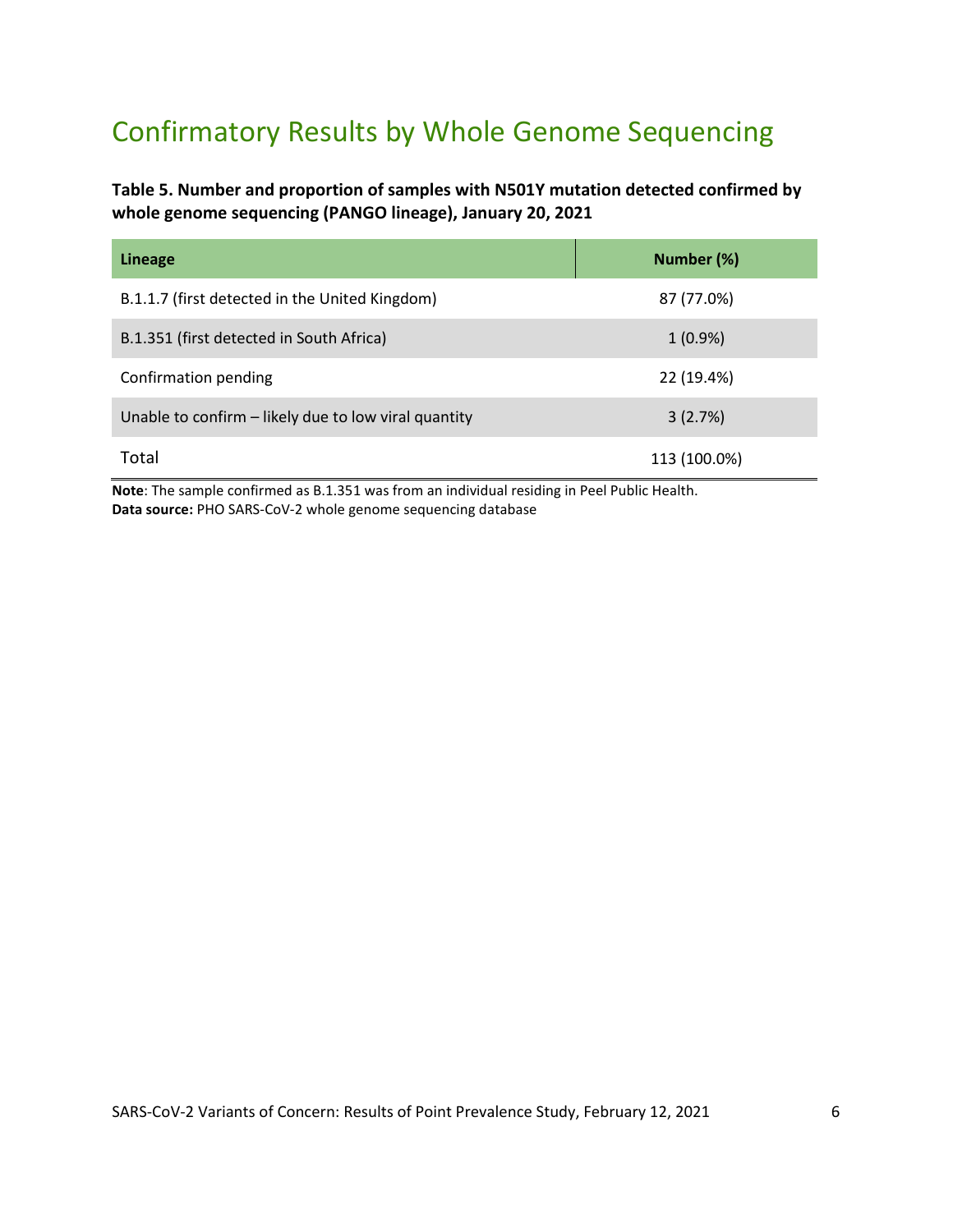## Technical Notes and Data Caveats

### Data sources

Patient information and N501Y PCR results were extracted from PHO Laboratory Information Management System, **February 4, 2021 at 2 p.m.** (patient information) and **February 6, 2021 at 1 p.m.** (N501Y PCR results).

Whole genome sequencing confirmatory results were extracted from PHO SARS-CoV-2 whole genome sequencing database on **February 7, 2021 at 4 p.m.**

The total number of SARS-CoV-2 positive samples reported on January 20, 2021 was obtained from the COVID-19 Provincial Diagnostic Testing Network.

Information on outbreaks, public health unit, and travel history was extracted from the Public Health Case and Contact Management Solution (CCM) by PHO as of **February 4, 2021 at 1 p.m.**

- Information successfully extracted from the Public Health Case and Contact Management Solution (CCM) by PHO as of **February 4, 2021 at 1 p.m.**
- CCM is a dynamic disease reporting systems, which allow ongoing updates to data previously entered. As a result, data extracted from CCM represent a snapshot at the time of extraction and may differ from previous or subsequent reports.

## Data caveats: patient information and test results (PHO Laboratory Information Management System)

- The results in this report reflect the single-day prevalence among samples received by PHO Laboratory by February 4, 2021 and should be interpreted with caution.
- Approximately 91.8% (2,756/3,003) of SARS-CoV-2 positive samples reported in Ontario on January 20, 2021 were received and tested by Public Health Ontario Laboratory as of February 4, 2021. The remaining samples were either not received or were ineligible/not sent due to low viral quantity in the sample (i.e. high rRT-PCR cycle threshold [Ct] values [>35] or low volumes [< 500µl]). As a result, the number of samples screened for the N501Y mutation in a specific public health unit may be lower than the number of SARS-CoV-2 positives reported on January 20, 2021.
- Samples for which the N501Y screen assay could not be completed (n=186) were excluded from the analysis. Some laboratories sent all samples positive for SARS-CoV-2 to PHO regardless of viral quantity in the sample. Therefore, it is likely that samples for which the N501Y screen assay could not be completed were due to low viral quantities (i.e. high Ct values).
- Counts reported throughout the summary are sample-based and not person-based. As such, it is possible that more than one sample was tested per individual. However, no individual had more than one sample with the N501Y mutation detected.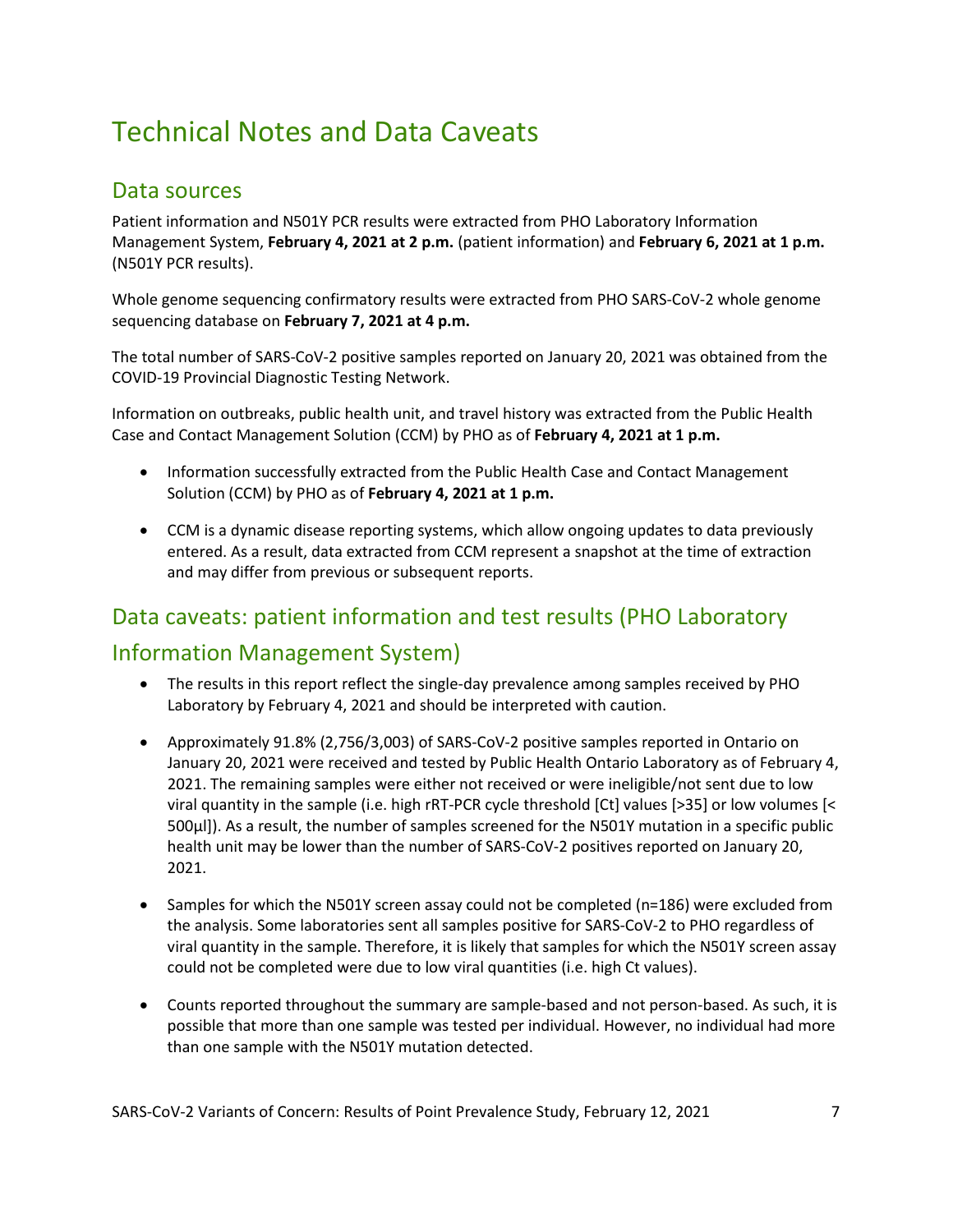## Data caveats: information on outbreaks, public health unit, and travel (CCM)

- A total of 47 samples submitted to PHO Laboratory for VOC screening were unable to be linked to confirmed cases in CCM. As a result, information on outbreaks, public health unit, and travel history were not reported for these cases.
- Orientation of case counts by geography is based on the permanent health unit (PHU). PHU refers to the case's public health unit of residence at the time of illness onset and not necessarily the location of exposure. Cases for which the PHU was reported as MOH-PHO (to signify a case that is not a resident of Ontario) have been excluded from the analyses.
- Outbreak-associated cases were defined as cases with a link to a confirmed local outbreak.
- Due to reporting delays and potential variations in data entry processes across public health units, there may be additional outbreak associated cases that have not yet been entered in CCM, or have not been linked to an outbreak.
- Outbreaks are declared by the local medical officer of health or their designate in accordance to the Health Protection and Promotion Act and criteria outlined i[n Ministry guidance documents.](http://www.health.gov.on.ca/en/pro/programs/publichealth/coronavirus/2019_guidance.aspx)
- Travel-related cases were defined as any case classified as 'travel' as their likely source of acquisition. Likely source of acquisition which is determined by examining the epidemiologic link and epidemiologic link status fields in CCM. If no epidemiologic link is identified in those fields the risk factor fields are examined to determine whether a case travelled, was associated with a confirmed outbreak, was a contact of a case, had no known epidemiological link (sporadic community transmission) or was reported to have an unknown source/no information was reported. Some cases may have no information reported if the case is untraceable, was lost to follow-up or referred to FNIHB. Cases with multiple risk factors were assigned to a single likely acquisition source group which was determined hierarchically in the following order: Outbreakassociated > close contact of a confirmed case > travel > no known epidemiological link > information missing or unknown.
- Travel risk factor and exposure information was examined to determine if cases traveled outside of Canada during the incubation period.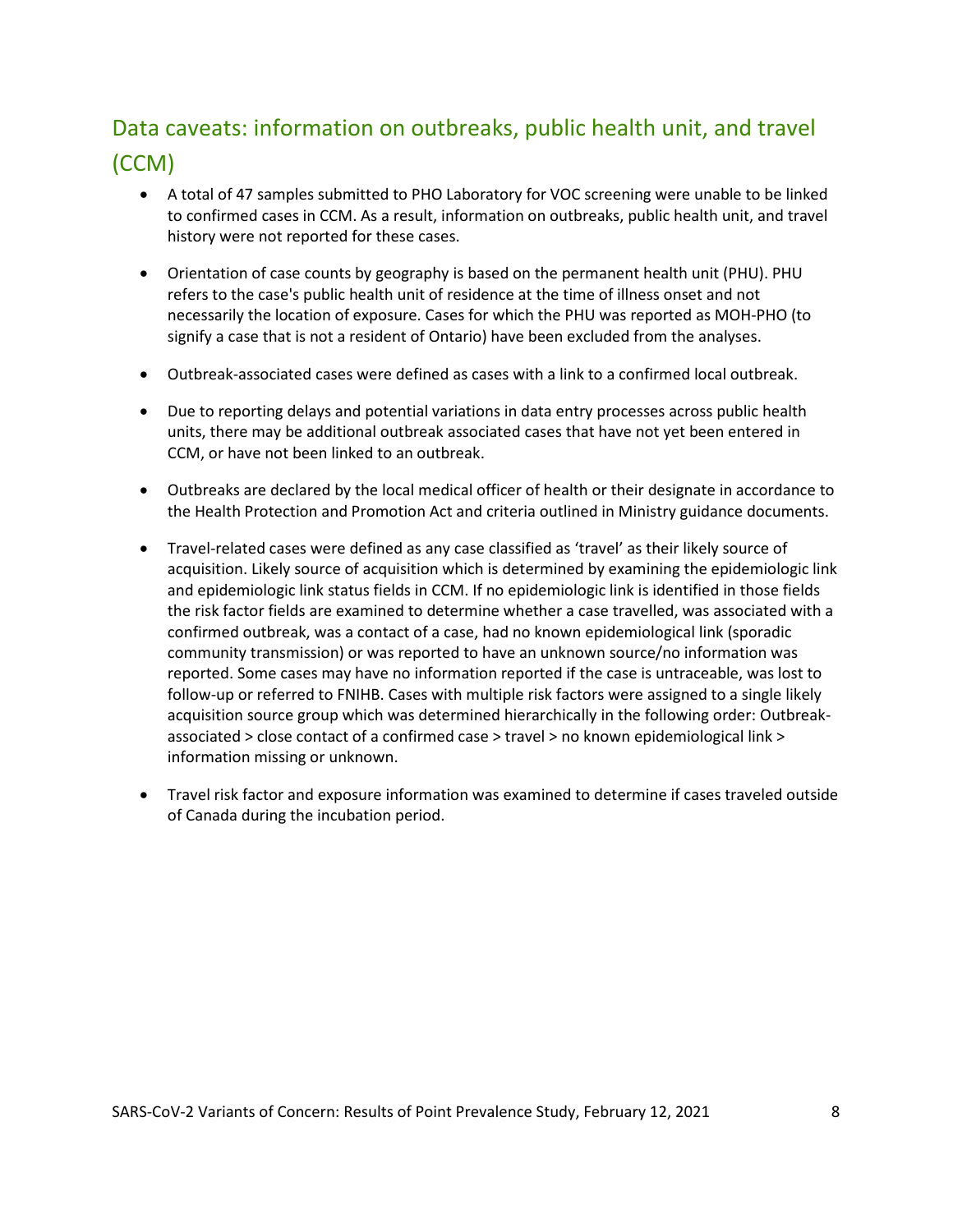## <span id="page-8-0"></span>References

- 1. Grubaugh ND, Hodcroft EB, Fauver JR, Phelan AL, Cevik M. Public health actions to control new SARS-CoV-2 variants. Cell. 2021 Jan 29, [Epub ahead of print]. Available from: <https://doi.org/10.1016/j.cell.2021.01.044>
- 2. Wu K, Werner AP, Moliva JI, Koch M, Choi A, Stewart-Jones GBE, Bennett H, Boyoglu-Barnum S, Shi W, Graham BS, Carfi A, Corbett KS, Seder RA, Edwards DK. mRNA-1273 vaccine induces neutralizing antibodies against spike mutants from global SARS-CoV-2 variants. bioRxiv, [Preprint]. 2021 Jan 25 [cited 2021 Jan 31]. Available from: <https://doi.org/10.1101/2021.01.25.427948>
- 3. Public Health England. Investigation of novel SARS-COV-2 variant: Variant of Concern 202012/01 [Internet]. London, England: Wellington House; 2021 [cited 2021 Jan 31]. Available from: [https://assets.publishing.service.gov.uk/government/uploads/system/uploads/attachment\\_dat](https://assets.publishing.service.gov.uk/government/uploads/system/uploads/attachment_data/file/947048/Technical_Briefing_VOC_SH_NJL2_SH2.pdf) [a/file/947048/Technical\\_Briefing\\_VOC\\_SH\\_NJL2\\_SH2.pdf](https://assets.publishing.service.gov.uk/government/uploads/system/uploads/attachment_data/file/947048/Technical_Briefing_VOC_SH_NJL2_SH2.pdf)